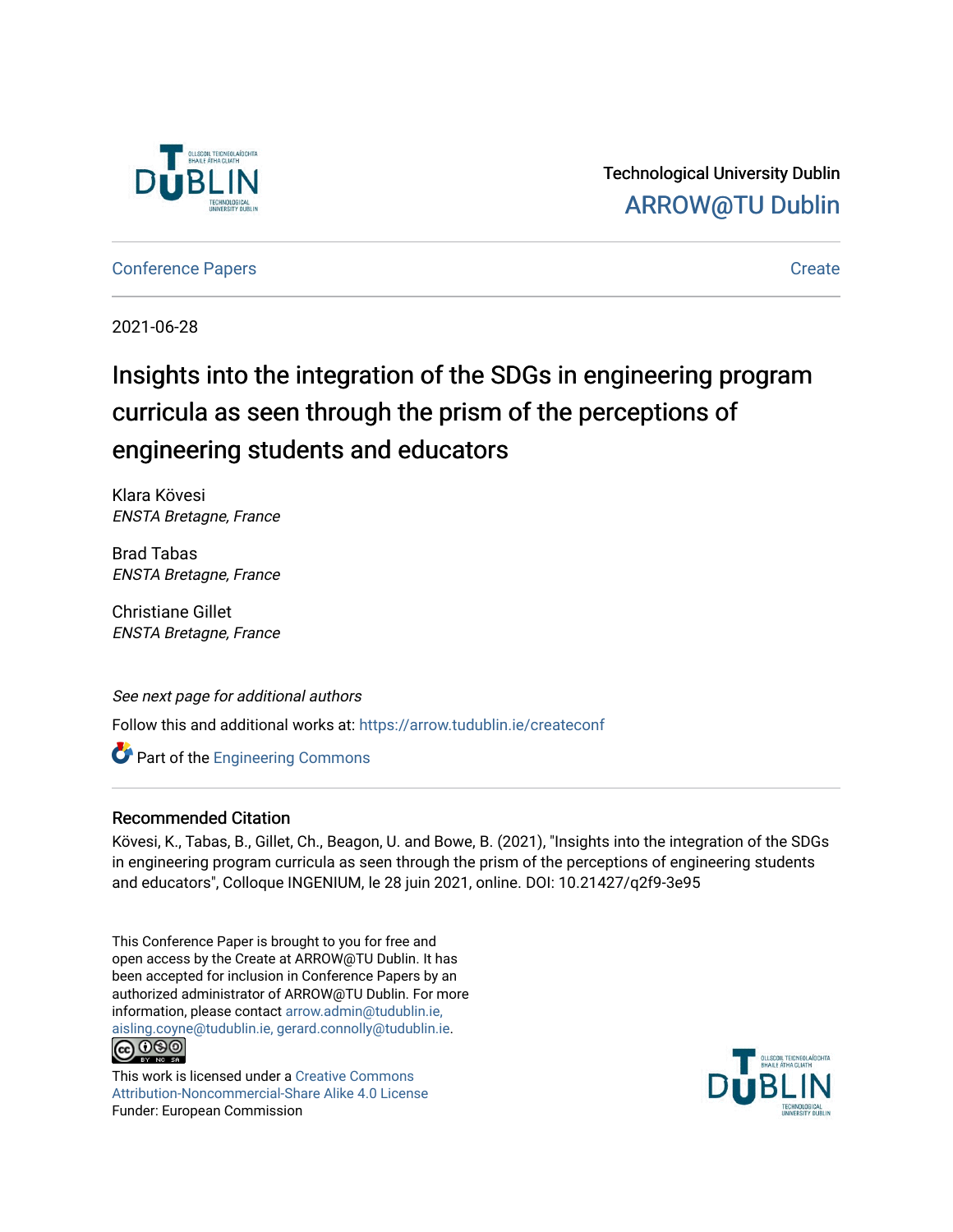## Authors

Klara Kövesi, Brad Tabas, Christiane Gillet, Una Beagon, and Brian Bowe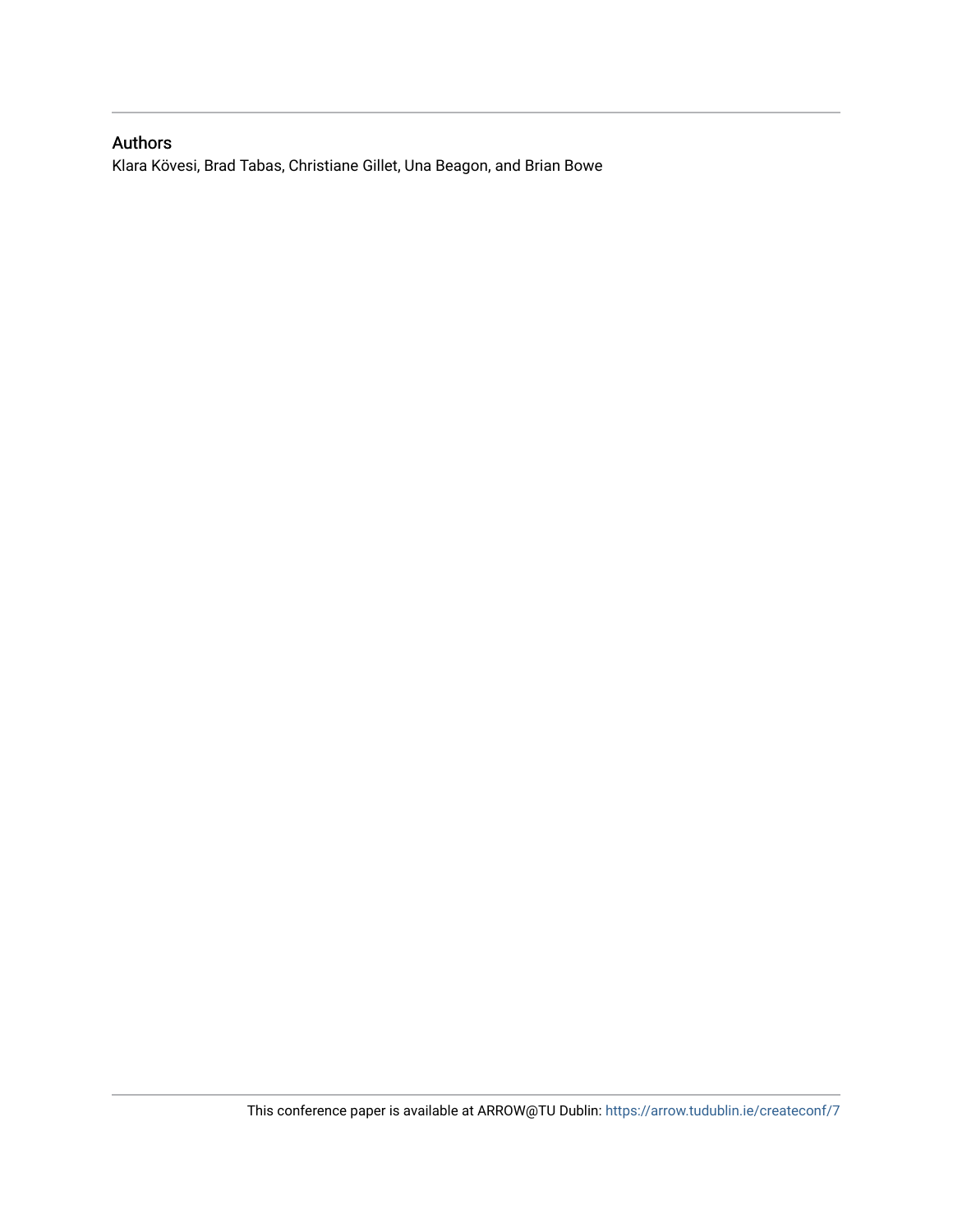#### *Colloque Ingenium*

#### *Authors:*

Kövesi, Klara (1); Tabas, Brad (1); Gillet, Christiane (1); Beagon, Una (2) and Bowe, Brian (2)

- (1) ENSTA Bretagne, France
- (2) TU Dublin, Ireland

#### *Title:*

# **Insights into the integration of the SDGs in engineering program curricula as seen through the prism of the perceptions of engineering students and educators**

#### *Abstract:*

In this paper, we offer insight into how the UN Sustainable Development Goals (SDGs) are being integrated into engineering programs. We investigate the question: "what opportunities and barriers should we take into consideration in order to better integrate the SDGs into engineering programmes?" We undertook two exploratory focus group studies with engineering students and academic participants that explored their perception of SDGs' integration to their programs. Our results show significant differences between the perceptions of students and academics, and this indicates the need for a more comprehensive and balanced integration of the SDGs into engineering curricula. We particularly recommend a transdisciplinary teaching approach involving a close relation between technical and human disciplines.

#### *Keywords:*

Sustainable development education, Engineering education, SDGs inclusion

#### **Introduction**

Education for sustainable development has become a major theme in engineering education. It is generally agreed that engineers will need to play a key role in helping society to meet the challenges set forth in the "2030 Agenda for Sustainable Development" established by the United Nations in 2015. However, even if sustainable development education is now seen as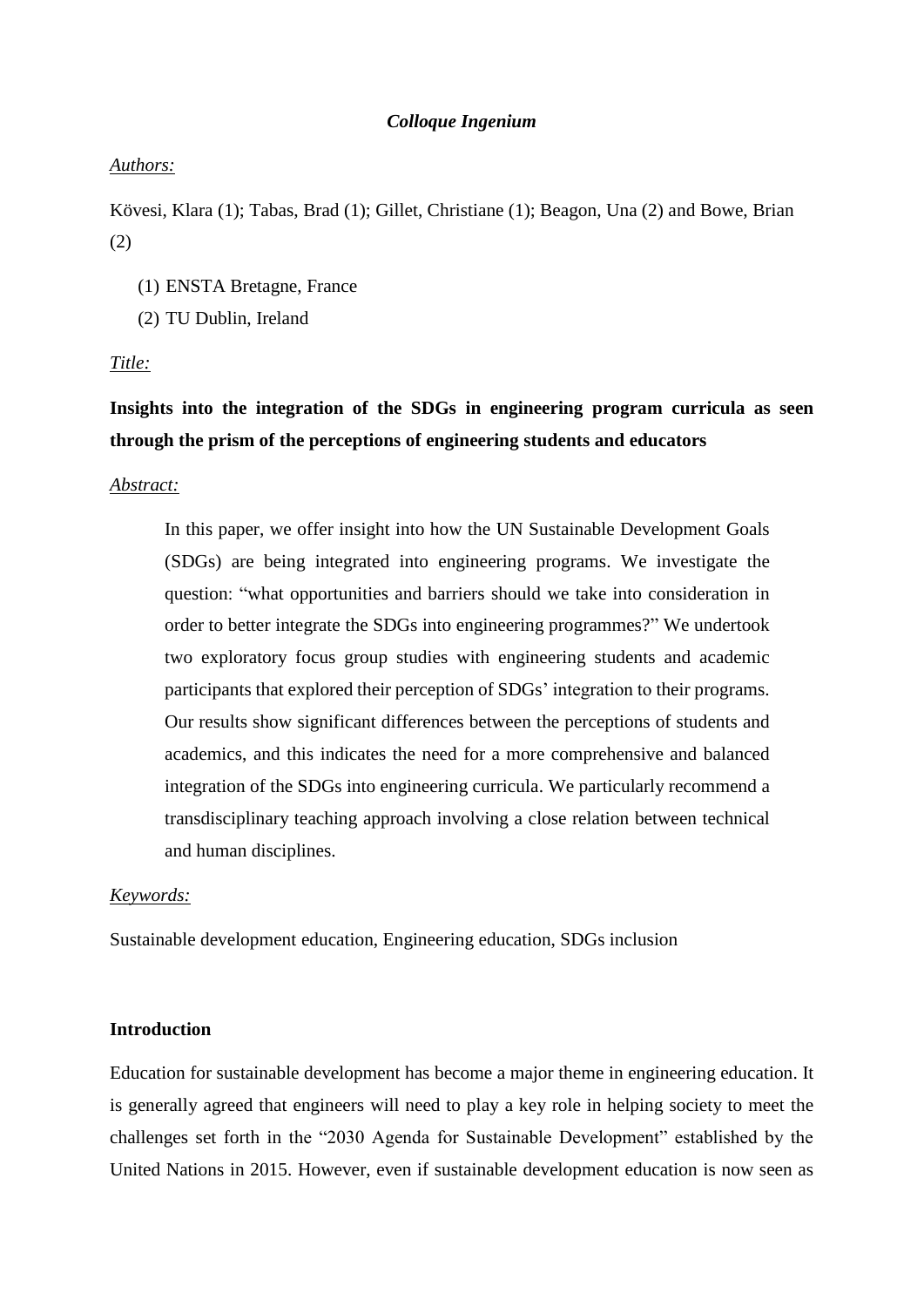vital, there is little consensus on how to integrate the SDGs and sustainability education into engineering programs (Beagon et al., 2019). In this paper, we would like to contribute to an emerging discussion about the integration of the SDGs into engineering education in the French context. We will consider the opportunities and barriers that we should take into consideration. We aim to do this not by investigating how to incorporate the SDGs into engineering education, but rather via the exploration of the perceptions of the different stakeholdersinvolved in training engineers. Our purpose is to provide guidance which will facilitate the work of those engaged in reforming current curricula in order to better integrate the SDGs.

#### **Theoretical background**

Sustainability is a complex concept, with various and often highly politicized interpretations. Yet generally speaking, it is agreed that training engineers for sustainable development will require training them to take into account the environmental, economic and social dimensions of engineering activities. There is no doubt that integrating the SDGs into engineering education will demand a similarly holistic-thinking oriented pedagogical approach. At present, sustainable engineering education is focused primarily on considering the environmental dimensions of engineering projects - in particularly energy efficiency and the mitigation of negative environmental externalities (Arsat et al., 2011). This focus can be explained with reference to history: engineering education has traditionally focused on technical problems, leaving aside or ignoring the social. Conversely, Sinaku et al. (2018) who investigated humanities educators have suggested that many academics in the field of sustainability education predominantly focus on the social and economic aspects of the SDGs. These results reveal a divergence between the views of academics in the applied sciences and the humanities.

Concerning the presence of the SDGs in engineering curricula, a recent study by Sánchez-Carracedo et al. (2019) analysed ten engineering degrees in Spain and concluded that there was only a moderate (52%) integration of the SDGs in engineering programmes. In addition, there were significant differences in the ways in which SDGs were integrated into these programs, which indicates the lack of consensus on a strategy for the integration of the SDGs. In other words, each of the degree programs defined their own strategy which resulted in an unequal and asymmetric implementation of SDGs among the programmes.

According to Mesa et al. (2017), there are clear differences in how sustainability is integrated into engineering programmes. Generally speaking, they isolate two approaches: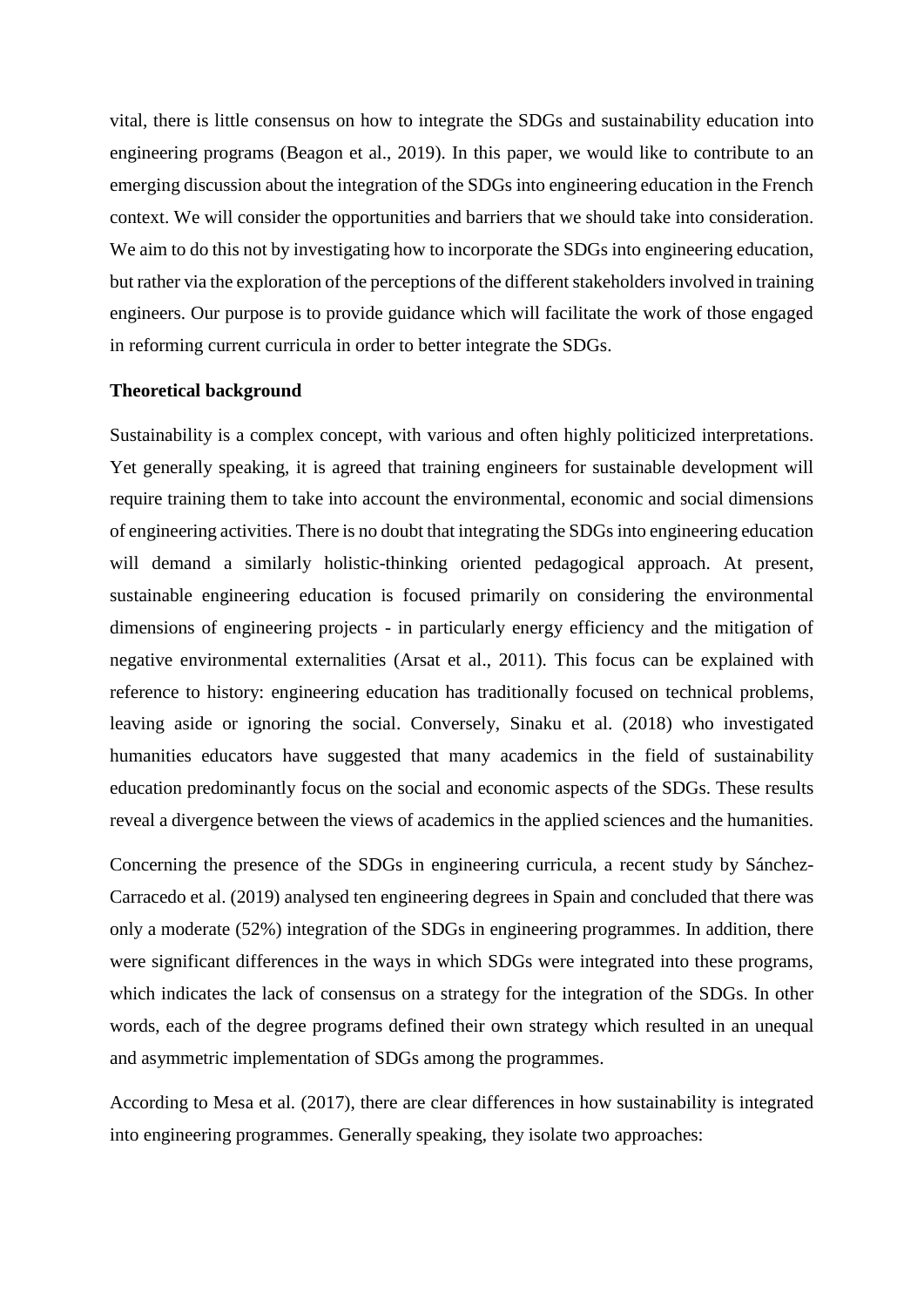(1) SDGs are integrated in the curriculum via existing courses (55%), generally into common basic engineering courses or

(2) integrated into specific or dedicated courses (45%) in most of the cases stand-alone courses used as technical electives.

The latter option, the curriculum integration approach is widely considered to be an effective learning approach where students move progressively into sustainability topics. The majority of these courses (66%) apply an interdisciplinary approach. Tejedor et al. (2018) suggest that schools need to go further in the development of integrated transdisciplinary engineering programs which foster close collaboration between technical and non-technical (Human and Social Sciences) teachers. Molderez and Fonseca (2018) argue that the implementation of alternative learning activities such as real-world experiences or service learning could be an effective way to enhance student sustainable development competencies.

### **Applied methodology**

For our study, we employed a qualitative approach to the analysis of two focus group studies (Parker and Tritter, 2006). The participants in these groups were engineering students and academics. For the student focus group, we selected nine engineering student participants pursuing degrees ranging from Bachelor to Masters. This selection process was assisted by the BEST (Board of European Students of Technology) student association. For the academics focus group, we selected seven participants from diverse disciplines and academic positions.

As this study was part of a larger A-STEP 2030 Erasmus + European project, we followed a standardised and collectively agreed upon process for undertaking the focus groups. In order to facilitate discussion, we undertook all focus groups in French (the participants' native language). The focus groups were digitally recorded and transcribed with only selected passages being later translated into English.

As the focus group methodology involves human participants, we applied for ethical approval from the Ethics Committee at TU Dublin. Before participating in the focus groups, all participants received written information about our research project and the objectives of our study, as well as statements regarding confidentiality, data storage and the possibility of withdrawal. They were also asked to sign a written consent form.

The data analysis was carried out by two senior researchers which facilitated a deep discussion about the group dynamics and group interactions during the analysis process. The analysis was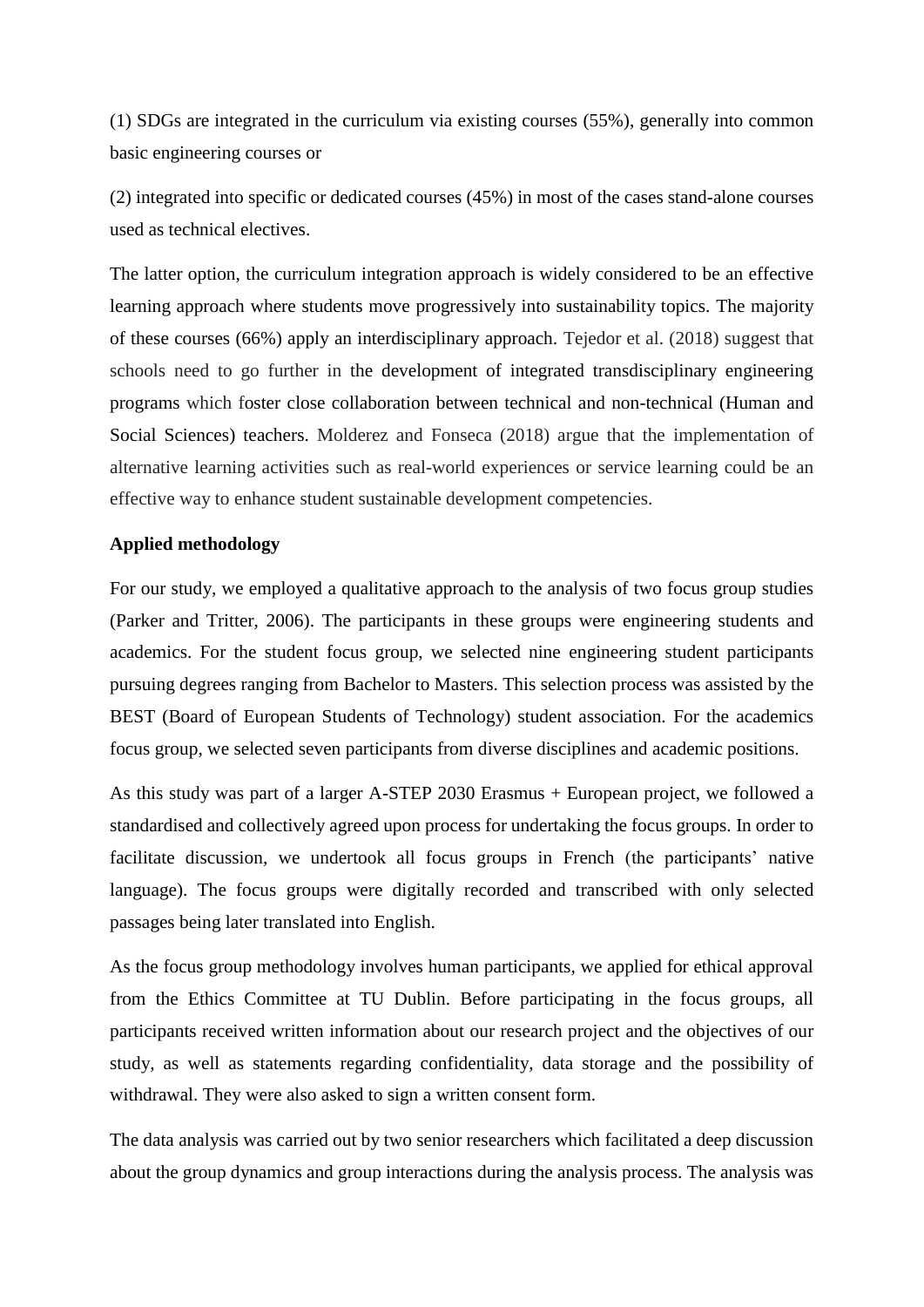completed following a standardized and collectively accepted common thematic analysis framework based on the principles of the General Inductive Approach (GIA) defined by Thomas (2006).

#### **Results**

The students and academic participants revealed that SDGs were taught to varying degrees in their engineering programmes. Student focus group participants identified 14 SDGs that were present in their programmes at various levels of integration. Academics to the contrary, insisted that all of the SDGs were covered in their engineering programmes.

In the student focus group there was general agreement that the SDGs should be integrated into their programmes in a more comprehensive way.

*"The technical teachers who are closest to the profession what we will have and they do not talk about it at all. The humanity teachers, they do not necessarily know what the work of engineer means, they try to adapt their project [….]. We do not have the opportunity to link the two."*

They considered the lack of cooperation between teachers of different disciplines as a principal barrier to the inclusion of SDGs. They also explained the need for more student feedback regarding the development of the curriculum.

*"Even if we want to change the way to do the things according to our perception, teachers do not agree. ……… I said that I would like to change things - they will tell you that it is good but they will not push in this direction. They train us to do the same thing they did."*

They also highlighted their technical teachers' lack of knowledge and awareness relative to themes associated with sustainability. As one of them explained:

*"Because our technical teachers were not born into it, they never have been educated with the concept of sustainable development while we are..."*

In addition, they pointed out the need for a balanced approach that mediates between the three pillars of sustainable development, to create a holistic integrated approach for the SDGs instead of focusing on one particular pillar.

*"Decent work and economic growth [SDG goals] was included in it because our study programme was focused on economic development…"*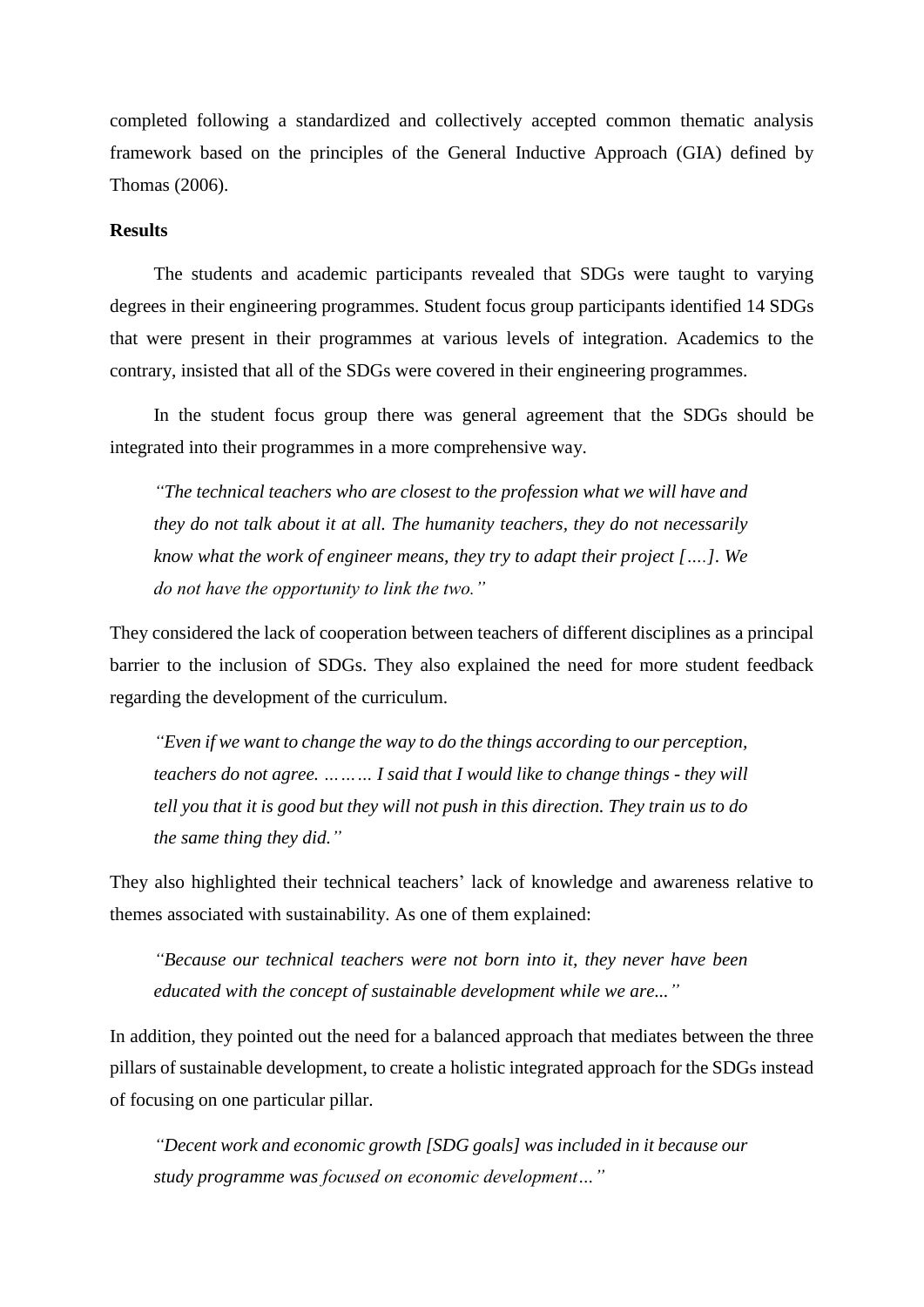Students consider that the SDGs could be integrated not only into the formal curricula of their engineering programmes but into the informal curriculum, for instance in the form of extracurricular activities. The value of such an informal approach has been highlighted by Ramirez-Mendoza et al. (2020).

For the participants in the academics focus group, we observed divergent opinions regarding the integration of the SDGs into engineering programmes. Technical teachers explained that in their engineering modules they are mainly focusing on technical questions and sustainability questions are not typically considered.

*'…however, I have to be honest it in my case it is based on a technical approach and not a sustainable practical approach….'*

Human and social sciences teachers have a very different opinion as one of them witnessed:

*"…for me all SDGs are covered in our engineering program. However, it is a question of communication and presentation because we cover all these subjects but is it not promoted, as it is natural for us….so there is work in it to make it more visible."*

They expressed their engagement and underlined the importance of the SDGs in their teaching approach. They also highlighted the lack of modules dedicated to sustainable development and noted that the divergences between specializations was a barrier to including the SDGs within the curriculum. As one teacher argued:

*"…we have lot of different things everywhere but there is no dedicated module with dedicated teaching hours…it creates a problem of justification and visibility… ".*

The academic participants considered lifelong learning and the implementation of new programmes applying 'learning by doing' in a real situational context as excellent opportunities to include the SDGs within the curriculum in a more comprehensive way.

#### **Conclusion**

Our findings show noticeable differences between the perceptions of students and academics. Our results agree with those of Sánchez-Carracedo et al. (2019) in finding that students perceived an unequal implementation of SDGs within their engineering programs. Student respondents call for a more comprehensive and interdisciplinary approach with the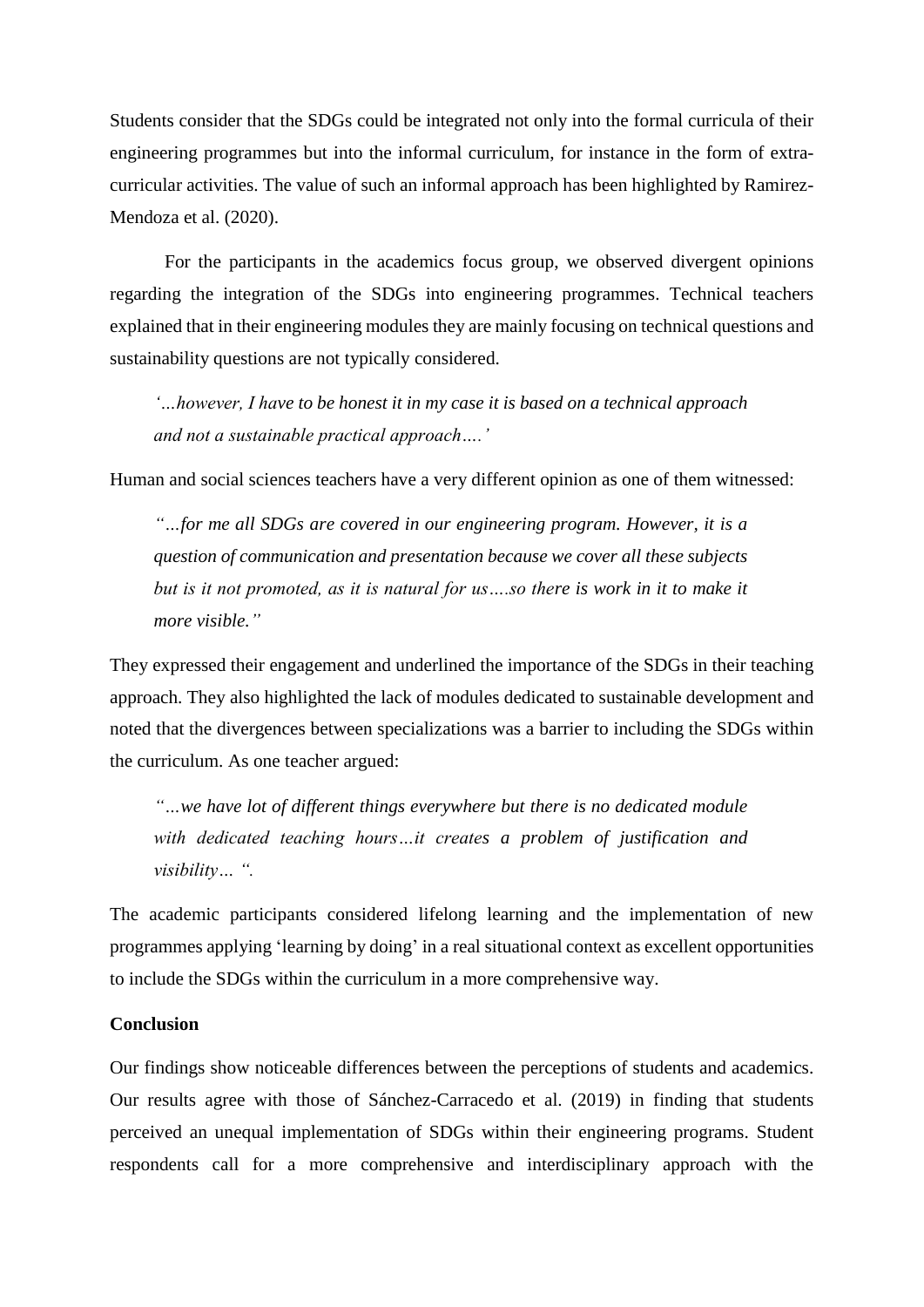collaboration of technical and humanity teachers. This reform has been suggested by Tejedor et al. (2018) who advocates for the development of integrated transdisciplinary engineering programmes. The academics, on the other hand, thought that one of the main barriers to the integration of the SDGs was a lack of dedicated courses. However, this is a surprising finding as an integrated approach to the SDGs within the entire curriculum is broadly considered to be more effective than stand-alone courses (Mesa et al., 2017).

A conclusion of our study may be that reformers need to do a better job of communicating to faculty the need for a comprehensive and holistic approach to implementing the SDGs. A secondary conclusion is that in order to do this, existing educators will need to develop transdisciplinary teaching practices and will need to become adept at creating synergies between technical and non-technical fields.

#### **Acknowledgment**

The authors would like to acknowledge the support of the EU Erasmus+ funding body under grant number 2018-1-FR01-KA203-047854 and all partners and associated partners in the A-STEP 2030 project for their help in Activity 1. Many thanks also to all the Focus Group Participants who engaged with the project and to the ENSTA BEST students association.

The European Commission support for the production of this publication does not constitute an endorsement of the contents, which reflect the views only of the authors, and the Commission cannot be held responsible for any use which may be made of the information contained therein.

#### **References**

Arsat, M., Holgaard, J. and de Graaff, E. (2011). Three dimensions of characterizing courses for sustainability in engineering education: Models, approaches and orientations," in Proceedings of the 3rd International Congress on Engineering Education (ICEED), Kuala Lumpur, Malasya.

Beagon, U., Tabas, B. & Kövesi, K. (2019). Report on the Future Role of Engineers in Society and the Skills and Competences Engineering will Require, A-STEP 2030 - Report 1 Literature Review.

Mesa, J. A., Esparragoza, I. E., & Maury, H. E. (2017). Sustainability in engineering education: A literature review of case studies and projects. In *15th LACCEI International Multi-Conference for Engineering, Education Caribbean Conference for Engineering and*